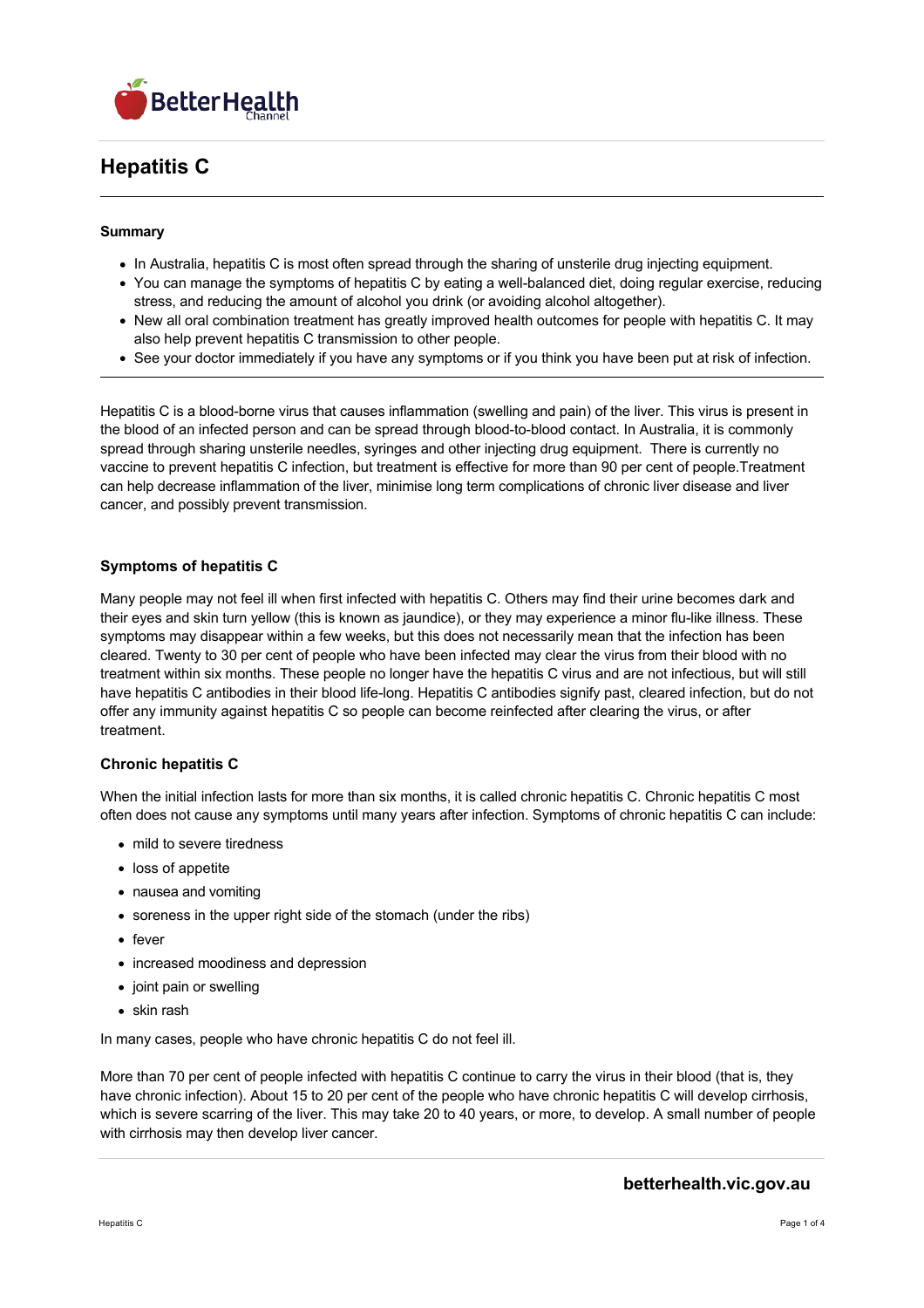## **Spread of hepatitis C**

Hepatitis C is spread through blood-to-blood contact. The most common way people become infected with hepatitis C in Australia is by sharing drug-injecting equipment such as needles, syringes, spoons and tourniquets.

Hepatitis C may also be spread through:

- tattooing and body piercing using equipment that has not been properly cleaned, disinfected or sterilised
- sharing toothbrushes, razor blades or other similar personal items that could have small amounts of blood on them
- one person's blood coming into contact with open cuts on another person
- needlestick injuries in a healthcare setting
- receiving blood transfusions in Australia prior to February 1990, when hepatitis C virus testing of blood donations was introduced
- unsterile medical procedures, blood transfusions or blood products and mass immunisation programs provided in a country other than Australia
- pregnancy or childbirth there is a five per cent chance of a mother with chronic hepatitis C infection passing on the virus to her baby during pregnancy or childbirth. Breastfeeding is safe unless nipples are cracked or bleeding
- sexual transmission rates of hepatitis C are very low, however the risk is increased with certain sexual practices or circumstances where there is the possibility of blood-to-blood or anorectal fluid-to-blood contact (for example, sex during menstruation, group sex, the use of sex toys, fisting or the use of anorectal douching equipment) that can lead to tears in the mucosal membrane or exposure of open cuts or wounds on the skin to hepatitis C in anorectal fluid.

## **Preventing the spread of hepatitis C**

At present, there is no vaccine available to prevent a person from being infected with hepatitis C. Recommended behaviours to prevent the spread of the virus include:

- Avoid sharing personal items such as toothbrushes, razors, nail files or nail scissors, which can draw blood.
- If you are involved in body piercing, tattooing, electrolysis or acupuncture, always ensure that any instrument that pierces the skin is either 'single use' or has been cleaned, disinfected and sterilised since it was last used.
- Healthcare workers should follow standard precautions (infection control guidelines) at all times.
- Wherever possible, wear single-use gloves if you give someone first aid or clean up blood or body fluids.
- Although hepatitis C is not generally considered to be a sexually transmissible infection in Australia, you may wish to consider 'safer sex' practices (using a condom) if blood is going to be present, or if your partner has HIV infection. You may wish to further discuss this issue and personal risks with your doctor.

#### **Hepatitis C and injecting drugs**

If you inject drugs, **never** share needles and syringes or other equipment such as tourniquets, spoons, swabs or water.

**Always** use sterile needles and syringes. These are available free of charge from needle and syringe programs and some pharmacists. To find out where you can obtain free needles, syringes and other injecting equipment, contact DirectLine on 1800 888 236.

**Always** wash your hands before and after injecting.

#### **Hepatitis C and blood spills**

When cleaning and removing blood spills, use standard infection control precautions at all times:

- Cover any cuts or wounds with a waterproof dressing.
- Wear single-use gloves and use paper towel to mop up blood spills; dispose of used paper towels in a plastic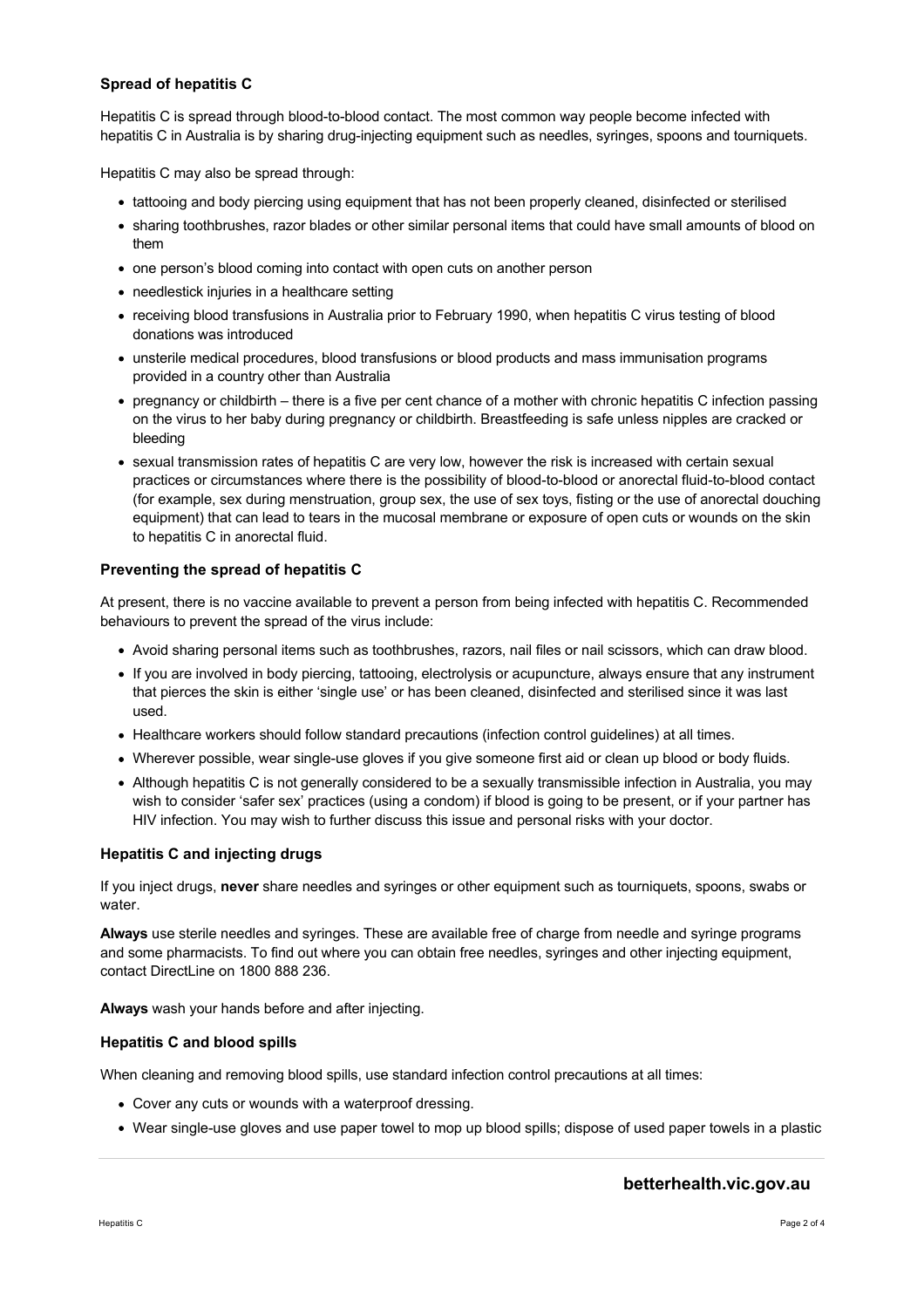bag.

- Clean the area with warm water and detergent, then rinse and dry.
- Place used gloves into a plastic bag, then seal and dispose of them in a rubbish bin.
- Wash your hands in warm, soapy water then dry them thoroughly.
- Put bloodstained tissues, sanitary towels or dressings in a plastic bag before throwing them away.

### **Diagnosis of hepatitis C**

An antibody blood test can tell you whether or not you have been infected with hepatitis C. It may take two to three months (or sometimes longer) from the time of infection before a blood test can detect antibodies to hepatitis C.

If you have a positive hepatitis C antibody test, specialised laboratories can do an additional test, called hepatitis C PCR, to determine if the virus is still present in your blood or liver. This hepatitis C PCR test should follow for anyone who has positive hepatitis C antibodies. All people who have a positive hepatitis test If you are at risk of hepatitis C infection, or have possible had past exposure to hepatitis C, should see their local doctor for a hepatitis C test.

## **Treatment of hepatitis C**

New combination all oral treatments have greatly improved the outcomes for people with hepatitis C. These treatments help can cure more than 90 per cent of individuals with chronic hepatitis C. There are several new tablets that are used in combination to treatment all hepatitis C strains (genotypes). They are effective for people who no liver damage and those who have more advanced liver damage or cirrhosis.

These new tablet medications are available and subsidised on the Australian Pharmaceutical Benefits Scheme, and can be prescribed by specialists, and general practitioners with specialist input. You should see your local doctor in the first instance to have a liver assessment and to be directed to treatment. An assessment of your liver health, which will include blood tests and possibly a non-invasive test for liver damage (called a Fibroscan), may be performed.

[For more information on the new drugs for the treatment of hepatitis C, please view our](https://www.betterhealth.vic.gov.au/health/conditionsandtreatments/hepatitis-c-faq) **Frequently Asked Questions for patients** or see our video: **[Hepatitis C Cure - what it means for Victorians](https://www.betterhealth.vic.gov.au/health/videos/Hepatitis%20C%20Cure)**

There are some side effects related to hepatitis C medicines, however the new tablets are generally very well tolerated. Most of the side effects common with the older interferon injection based treatments – including mental health side effects – are not seen with the new tablet medications. It is important to talk with your doctor about treatment options and potential for interactions with other medications, herbal preparations and other drugs.

In general, people who have hepatitis C will feel better if they:

- Avoid drinking alcohol.
- Eat a well-balanced, low-fat diet.
- Do regular exercise (although always rest when tired).
- Consult their doctor regularly.

#### **Where to get help**

- Your local GP and pharmacist can provide you with more information on the new treatments, including if they are right for you. **[To find a GP, please click here](https://www.betterhealth.vic.gov.au/servicesandsupport)**
- The Victorian Government funds a range of community organisations to provide information, care and support to people living with hepatitis C, and on the new treatments. For more information, please visit:
	- Hepatitis Victoria's **[website](http://www.hepvic.org.au)** or their Hepatitis Infoline on 1800 703 003 or refer to the Hepatitis Victoria, PBS **[factsheets](http://www.hepvic.org.au/page/12/hepatitis-c-what-is)** and **[list of questions](http://www.hepvic.org.au/news/2097/new-hepatitis-c-medications-from-march-2016)** to ask your local GP or pharmacist.
- **[Harm Reduction Victoria](http://hrvic.org.au)** Tel: (03) 9329 1500

## **betterhealth.vic.gov.au**